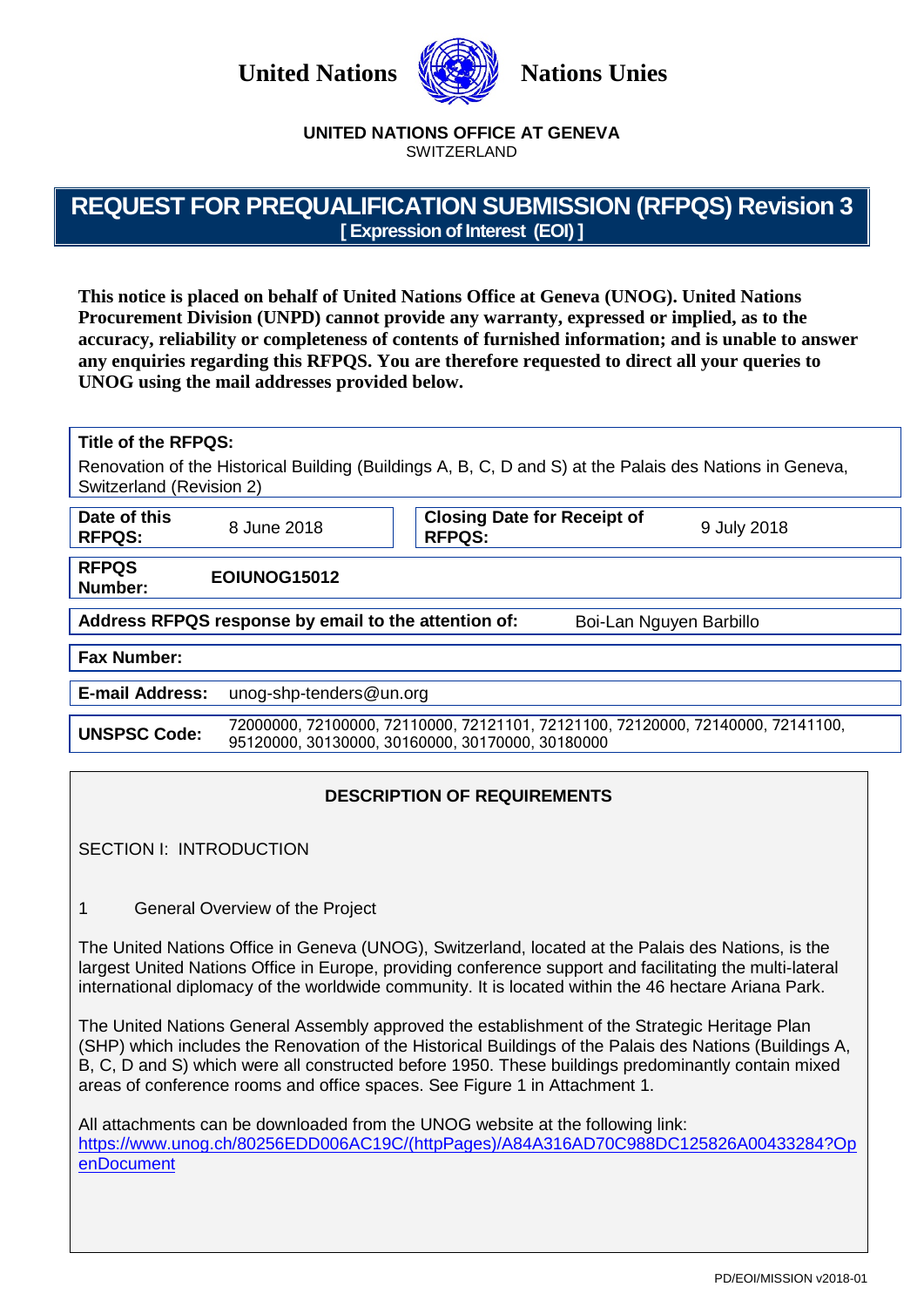# 2 Overview of Programme of Works

The renovation shall be undertaken whilst maintaining the business activities in the Palais des Nations (within the affected buildings as well as within the adjacent buildings). To lessen the impact on business continuity, the works shall be undertaken in phased Sections of Work according to an approved schedule agreed upon with the stakeholders and users of the Palais des Nations. In particular, the phasing of the different Sections of Work is planned to accommodate a schedule of international conferences already booked years in advance.

A Section of Work is a part of the Works that must be designed (to the extent that will be specified in the RFP solicitation, envisaged to be specialist contractor design portions only), supplied, constructed, commissioned and tested by the Contractor in accordance with the established Programme of Works and in accordance with specifications in the RFP solicitation. Each Section of Work must reach Substantial Completion by its indicative specified Completion Date. See Figure 2 and Figure 3 in Attachment 1.

To allow for the renovation of the existing buildings in a phased manner, a new building is currently under construction which will be in service in early 2020. This new building will provide the "swing space" required to vacate the different office areas of the Historical Buildings so as to allow for their renovation.

In this respect, an overall Programme of Works has been established to respect the needs of ongoing conference activity and the availability of "swing space" for the office and working areas. See Table 1 in Attachment 1.

The Programme of Works for the Renovation of the Historical Buildings is to comply with the SHP Global Project Timeline. See Table 2 in Attachment 1.

The complete Renovation of the Palais des Nations facility will be split into two contracts of which this RFPQS concerns what is refered to as Contract 2 in Table 2 of Attachement 1. The value of Contract 2 is estimated to be in the range CHF 240 million to CHF260 million.

# 3 Levels of Intervention

The Palais des Nations, originally built in two phases between the 1930's and the 1950's, includes the following historical buildings:

Building A (with AB and AC wings): comprises 11 levels (one basement floor, a ground floor and nine upper floors) and covers an area of approx. 47.000m2. Building A works comprises:

o Approx. 4.700m2 of large and medium-sized conference rooms of which seven rooms are to be completely refurbished or created as new and 10 are to have the audio-visual interpretation and conference systems upgraded.

o Approx. 6.100m2 of office space of which 30% is to be completely refurbished with the creation of a mixture of support nodes (small meeting rooms, kitchenettes and other support spaces) and open plan office spaces. The remaining office spaces require, in general, minor or medium-level interventions (e.g. the replacement of electrical systems, the renewal of suspended ceilings and floors, and the painting of walls) but with minimal structural work. Approx. 14.600m2 of technical spaces including plant rooms, IT rooms and electrical rooms are also to be completely refurbished and upgraded.

Approx. 2.400m2 of cafeteria space is to be completely refurbished, of which 31% comprises a new cafeteria extension.

The remainder of Builidng A floor area is predominantly composed of public spaces that are to be upgraded to comply with current accessibility and fire safety codes.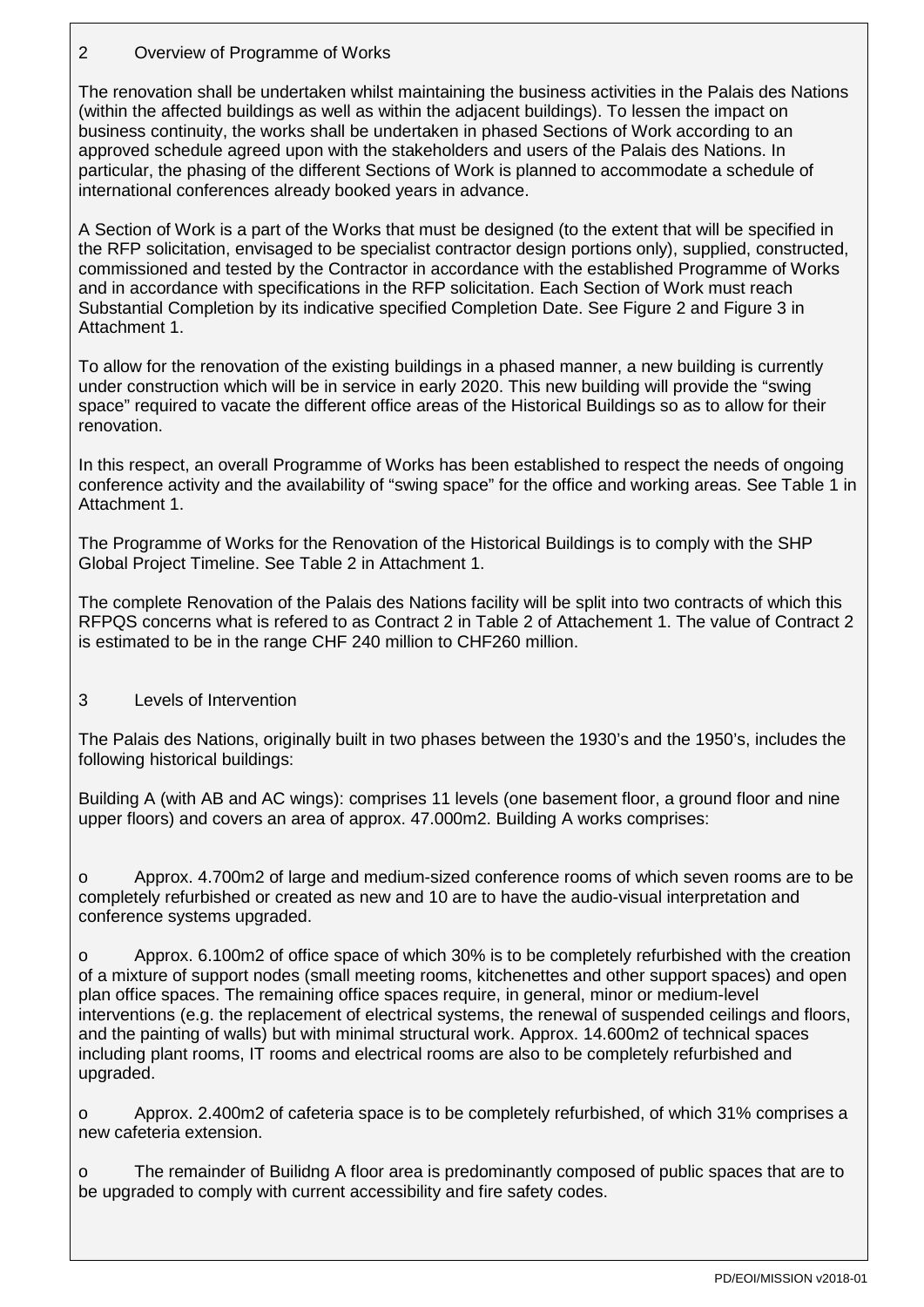Building B: comprises nine floors (three basement floors, one ground floor and five upper floors) and covers an area of 15.350m2. Building B comprises:

o 2.650m2 of Historical Archives of the League of Nations, for which the entire area is to have the fire safety system upgraded, including the installation of an oxygen depletion system.

o 5.900m2 of the UNOG Library, for which the area is to have its fire safety systems upgraded, including the installation of a water mist sprinkler system.

o 1.500m2 of office space of which 30% is to be completely refurbished with the creation of a mixture of support nodes (small meeting rooms, kitchenettes and other support spaces) and open plan office spaces. The remaining office spaces require, in general, minor or medium-level interventions similar to those described above again with minimal structural work.

o Five medium or small conference / meeting rooms are to have the audio-visual interpretation and conference systems upgraded.

o The remainder of Building B floor area predominantly comprises public spaces that are to be upgraded to comply with current accessibility and fire safety codes.

Building C comprises eight floors (three basement floors, one ground floor and four upper floors) and covers an area of approx. 15.000m2. Building C comprises:

o 2.400m2 on the ground floor which is to be totally transformed with the creation of a new coffee shop, the new "Press Bar", and some additional new amenities and office spaces.

o 1.600m2 of conference and meeting rooms are to have the audio-visual interpretation and conference systems upgraded.

o One conference room will be created anew from the former Council Cinema.

o 2.700m2 of office space of which 30% is to be completely refurbished with the creation of a mixture of support nodes (small meeting rooms, kitchenettes and other support spaces) and open plan office spaces. The remaining office spaces require, in general, minor or medium-level interventions similar to those described above again with minimal structural work.

o The remainder of Building C floor area is composed of predominantly public spaces that are to be upgraded to comply with current accessibility and fire safety codes.

Building D comprises eight floors (one basement floor, one ground floor and six upper floors) and covers an area of approx. 5.300m2. It is predominantly an office building that was constructed with a different structure during the second stage of the construction of the Palais des Nations during the 1950's. An upgrade of the structural fire protection is required for Building B. 30% of the office area is to be completely refurbished with the creation of a mixture of support nodes (small meeting rooms, kitchenettes and other support spaces) and open plan office spaces. The remaining office spaces require, in general, minor or medium-level interventions similar to those described above again with minimal structural work.

Building S comprises seven floors (two basement floors, one ground floor and four upper floors) and covers an area of approx. 23.400m2. Building S is mainly an office building that was constructed during the initial construction period of the Palais des Nations, during, during the 1930's. 30% of the office spaces are to be completely refurbished with the creation of a mixture of support nodes (small meeting rooms, kitchenettes and other support spaces) and open plan office spaces. The remaining office spaces require, in general, minor or medium-level interventions similar to those described above again with minimal structural work. It is important to note that Building S will host a Security Center that shall operate Security Systems across the campus.

The preservation of the heritage of the Historical Buildings is a vital part of the renovation project, both during the process of conducting the renovation works as well as with regard to the final finished buildings. Throughout the process of the Renovation of the Historical Buildings, the historical architecture and a wide assortment of art objects contained within these buildings, must be preserved.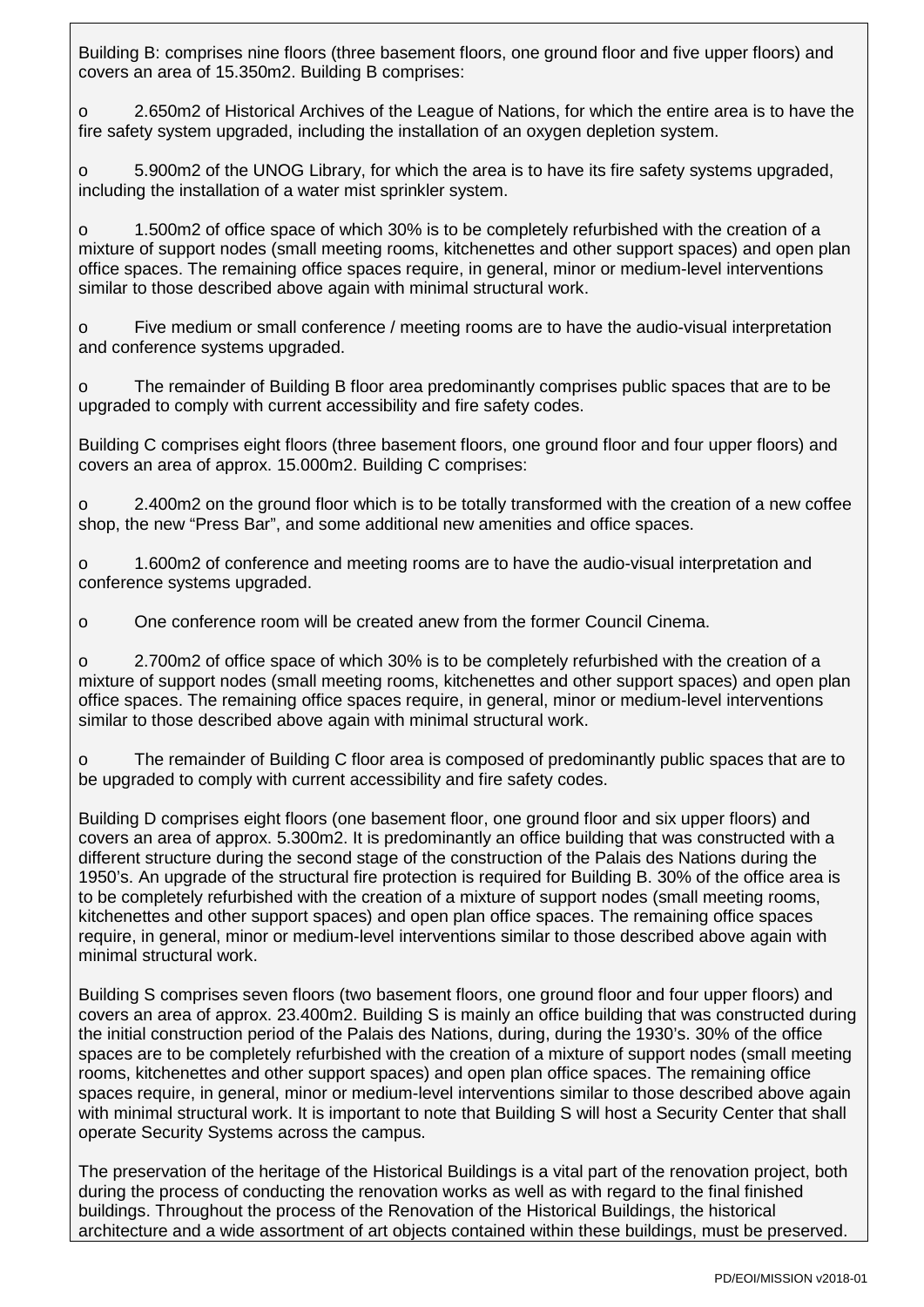The renovation works must be guided by an overriding concern for the preservation of the heritage of the Historical Buildings at the Palais des Nations. This should govern the actual logistics during the renovation works as well as the design and construction choices dor the final finished buildings.

From a technical point of view, it is worth mentioning that one of the main objectives of the SHP project is to bring the Historical Buildings up to the current standards required for Swiss building code compliance. As a consequence, the Renovation of the Historical Buildings includes the replacement and renovation of the majority of the mechanical, electrical and plumbing systems.

The campus of the Palais des Nations draws its power, data, heating, cooling and potable water supplies principally from the two main plantrooms in Buildings A and E via a service infrastructure backbone which connects all of the buildings, with only some local auxiliary generation and distribution units in place throughout the campus.

The plant in Building A and infrastructure distribution throughout the campus are, for the most part, in good condition and are well maintained. However, these facilities vary greatly in age, with some dating back to 1938. In many instances this infrastructure has far exceeded its recommended lifespans and so are a a health and safety hazard for the occupants of the Palais des Nations. Some of these antiquated facilities should be replaced because they are very noisy, and also consume an excessive amount of energy.

Mechanical, Engineering and Plumbing (MEP) Backbone

The MEP backbone supplying the Palais des Nations with heating, cooling, potable water, power and data connects the main plantrooms in buildings A and E with the site distribution and supply networks.

The MEP backbone is generally fully accessible and shall remain in its current locations. Some strip out of piped services is envisaged as well as the replacement of all low-voltage (LV) and data cabling. Some new pipework for potable and chilled water shall be introduced along the existing routes.

#### Electrical Services

The existing medium-voltage (MV) cabling, switchgear and transformers are to be retained during the renovation of the Historical Buildings. However, all of the main low-voltage switchboards along with 80% of the radial feeds from the substations and main distribution boards shall be replaced. In addition, approximately 50% of the final distribution boards shall be replaced as well as the majority of the small power installations and the circuit systems that supply the lighting installations.

A new fire alarm, public announcement / voice alarm system and lighting controls shall be installed. A new structured data cabling system shall be provided along with the creation of new technology rooms. Central UPS power and distribution systems shall be provided together with the installation of a new technical earthing (grounding) system.

#### Mechanical Services

Approximately 30% of existing secondary pipework distribution systems are to be replaced. Ventilation plant and distribution ductwork serving conference areas of Buildings A and C shall be fully replaced. Limited interventions are envisaged for terminal units and some limited additional cooling / ventilation systems shall be provided to specific areas throughout the campus. Cooling shall also be provided to technical rooms and limited specialist workplace areas.

#### Public Health Services

New toilet cores shall be provided in building D and the Press Bar area. New accessible toilets shall be created throughout the premises. The possibility of installing a new hot water distribution system is also being considered.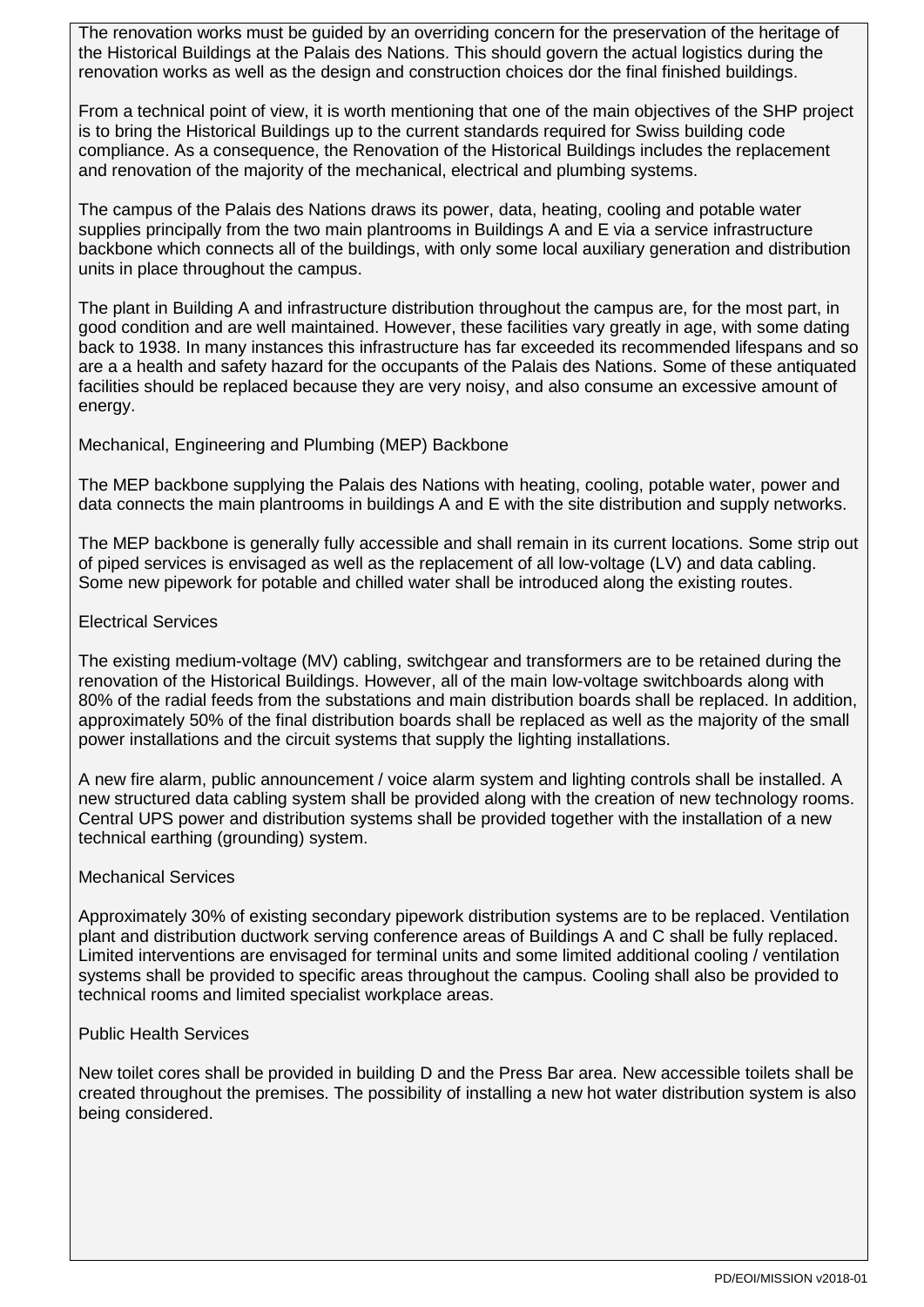#### 4 Brief Description of Requirements:

UNOG seeks a qualified General Contractor for the Renovation of the Historical Buildings of the Palais des Nations. The renovation construction services are currently anticipated to include, but are not limited to, those listed using the New Rules of Measurement 1– NRM1 classification standard. See Table 3 in Attachment 2.

The pie chart presented in Chart 1 of Attachment 2 sets out the approximate overall Programme of Works broken down by principle element / function as a percentage of the overall works value.

5 Level of services

The project will have been developed up to a Technical Design stage by the time of the issuance of the RFP and the overall design responsibilities matrix is indicated in Table 4, Attachment 2.

6 Legislation / Contract Applicable

Pursuant, inter alia, to the Charter of the United Nations and the Convention on the Privileges and Immunities of the United Nations, the United Nations, including its subsidiary organs, has full juridical personality and enjoys such privileges and immunities as are necessary for the independent fulfillment of its purposes.

The Contractor shall have the legal status of an independent contractor vis-à-vis the United Nations, and nothing contained in or relating to the Contract shall be construed as establishing or creating between the Parties the relationship of employer and employee or of principal and agent. The officials, representatives, employees, or subcontractors of each of the Parties shall not be considered in any respect as being the employees or agents of the other Party, and each Party shall be solely responsible for all claims arising out of or relating to its engagement of such persons or entities.

The Contractor shall comply with all laws, ordinances, rules, and regulations bearing upon the performance of its obligations under the Contract. In addition, the Contractor shall maintain compliance with all obligations relating to its registration as a qualified vendor of goods or services to the United Nations, as such obligations are set forth in the United Nations vendor registration procedures. The firm shall also implement the project to a standard at least equivalent to the one imposed by local laws (including the Terms and Conditions applicable to the Swiss Construction Industry, dated 1 June 2016, issued by the Geneva Cantonal Office for Work Inspection and Labour Relations (OCIRT), see Attachment 3.

The draft Construction Contract is being prepared by the United Nations using elements of the "Federation of Consulting Engineers" (FIDIC) "Red Book" General Conditions of Contract (1999 Edition) with due permission form FIDIC and with amendments made to reflect the unique nature of United Nations. The draft Construction Contract will be included as part of the RFP solicitation package.

# 7 Security at UNOG

The UN campus is subject to restricted access procedures for personnel and vehicles. All persons entering the campus must comply with the security measures and rules of the site. All personal working on the site are subject to background and criminal checks.

# SECTION II: PREQUALIFICATION PROCEDURE

1 Purpose of Prequalification

As the first step of the solicitation process, UNOG will conduct a prequalification of firms who wish to participate in the RFP solicitation. The prequalification phase contains the request for and the submission of the firm's Prequalification Submission ("PQS") in response to this Request for Prequalification Submissions (RFPQS) and the UNOG's assessment of the PQS received, based on the described requirements and criteria in this document.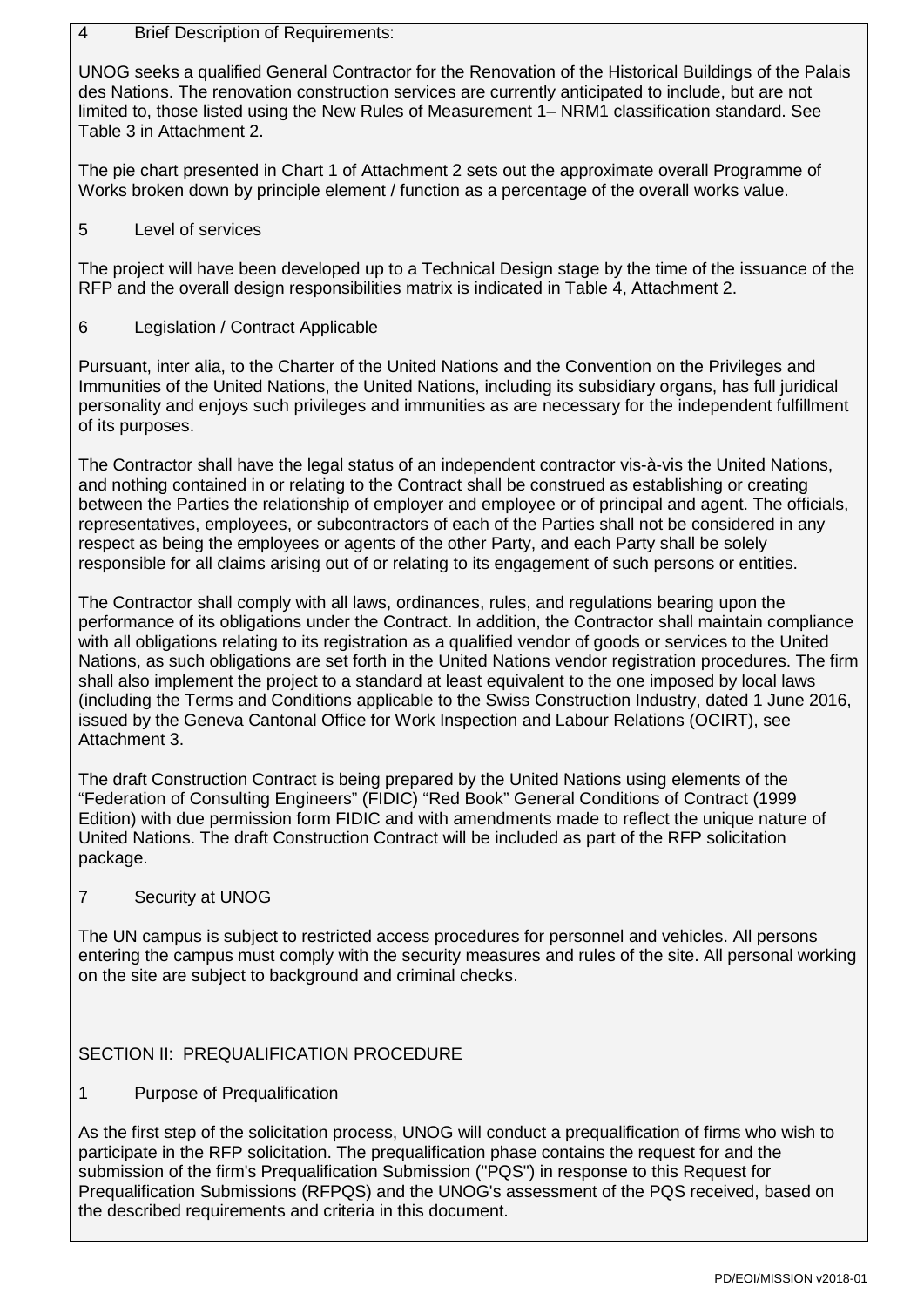The prequalification phase aims to obtain confirmation from firms of their interest and willingness to participate in the Request for Proposal (RFP) for these works and to provide UNOG all the necessary information to determine, whether or not to invite the firm to participate in the tender process. This information will allow UNOG to determine if the firm is suitably experienced and qualified to perform the scope of works and if it has the sufficient financial and resource capacities to undertake the works.

UNOG will establish a ranking of the firms according to the prequalification criteria contained in this document. UNOG anticipates, in line with construction industry tendering best practice, that the Request for Proposal solicitation will be issued only to the prequalified firms which have been assessed to have met the relevant criteria identified below.

#### 2 Eligibility Criteria

In order to be ranked, a firm shall meet all the requirements set out in Section III and submit all of the requested documents in the format set out below.

A Prequalification Submission (PQS) should only be submitted by a firm which is able to demonstrate that it meets the criteria set out in Section III (Prequalification Criteria or PQC).

A consortium (partnership or joint venture) can submit its PQS as one candidate. In this document the members of a consortium will be referred to as the 'firm'. A consortium shall indicate which member of the consortium shall take the lead contracting role. The number of legal entities forming one consortium is limited to five.

Firms shall submit only one PQS, either independently or as part of a consortium.

3 Communications with UNOG

UNOG is the contracting authority for this prequalification process and the associated RFP solicitation for the Renovation of the Historical Buildings (Buildings A, B, C, D and S) at the Palais de Nations in support of the SHP objectives. Communications in relation to this prequalification must only be made in writing to the designated email address: unog-shp-tenders@un.org. All communications must be sent only to this email address.

4 Required Submission of Documents

The firm shall complete all fields in the Statement of Qualification Questionnaire (the Questionnaire), included as Attachments 4, 9 and 10 to this document, and submit its responses and required supporting documents by midnight (Geneva time) on 2 July 2018 via email (limit 10 MB) to [unog-shp](mailto:unog-shp-tenders@un.org)[tenders@un.org.](mailto:unog-shp-tenders@un.org)

Alternatively, the firm may use a document transfer platform such as WeTransfer (which allows up to 2 GB per instance, see https://www.wetransfer.com/) or through a storage and online document sharing service such as Dropbox, or similar tools.

All pages of the Questionnaire and all supporting documents must contain the Name(s) of the Firm(s), the signature of an Authorized Official, the Stamp of the Firm(s) and the Date of Signature.

A firm which fails to provide the required documentation, fails to meet the PQC or does not respond to all of the criteria in the Questionnaire will be determined to fail the Prequalification Phase and will not be considered in the ranking of the prequalification.

It is the firm's responsibility to ensure that, whatever method chosen for delivering the PQC to UNOG, that it is delivered and received in due time.

#### 5 Evaluation

The firms will be evaluated on the basis of the PQC outlined in Section III. An assessment of whether each and all of the PQC are met will be conducted by the UNOG.

The prequalification will be conducted in four steps.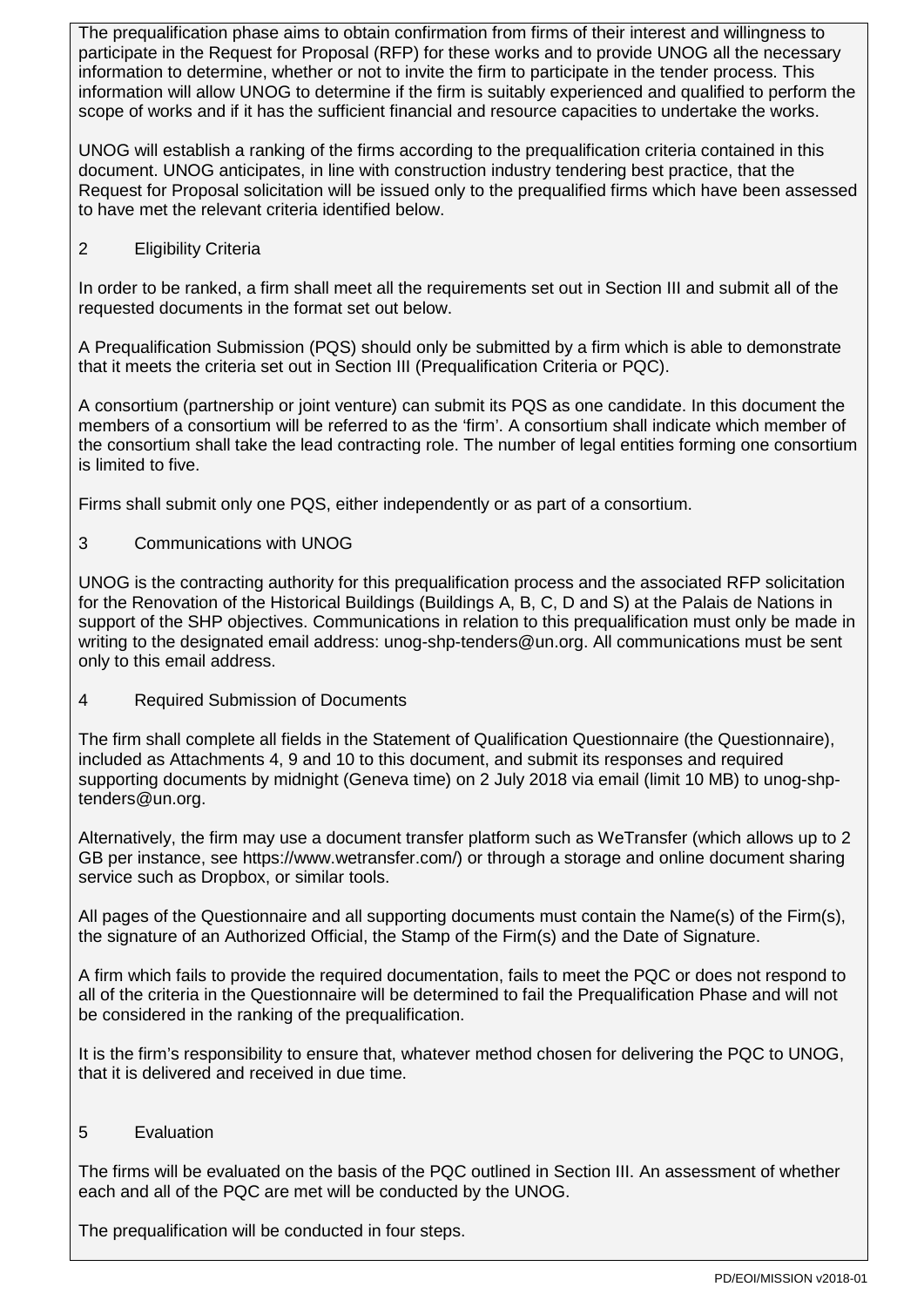Step A — Mandatory Technical Criteria

Step B — Scored Technical Criteria

Step C — Scored Technical Criteria Site Visit

Final Step — Establish List of Prequalified Firms

Firms who meet all the Mandatory Technical Criteria will be evaluated against the Scored Technical Criteria. The total score which a firm may obtain for the Scored Technical Criteria is 130 points.

Step A: Mandatory Technical Criteria

Firms will be evaluated against the Mandatory Technical Criteria. An assessment of whether each and all of the Mandatory Technical Criteria are met will be conducted. This will be evaluated based on a Pass / Fail evaluation.

Any PQS submission failing to meet any of the Mandatory Technical Criteria will be rejected as noncompliant. Only firms passing all Mandatory Technical Criteria will be considered for the Scored Technical Criteria Evaluations.

Step B: Scored Criteria of written PQS submissions (120 points)

PQS submissions of those passing the Mandatory Technical Criteria, will then be scored against the Scored Criteria in Step B. Only firms which obtain at least 75 points under Step B will be subject to the Scored Criteria Site Visit in Step C.

Step C: Scored Criteria Site Visit

UNOG will score the Site Visit of the reference project sites proposed by the firms which obtained at least 75 points in Step B, against the Scored Criteria in Step C.

Final Step: Establish List of Prequalified Firms

The firms which meet all the Mandatory Technical Criteria under Step A, and which score at least 85 points following the Scored Criteria Steps B and C may be included on the list of prequalified firms and invited to the RFP solicitation.

# 6 Governing Conditions of this PQS

By submitting the PQS, the firm agrees to the content and the procedure of this prequalification process. Furthermore, the firm also declares, if selected, to submit a proposal on time and to ensure they have sufficient capacity to do so.

UNOG provides the firms the opportunity to request clarification on the requirements of the PQC described in Section III. Only questions submitted in writing by 28 May 2018 via email to unog-shptenders@un.org with a copy to boi-lan.lemoine@un.org will be processed by UNOG, and a reply will be provided in writing to all participating firms.

During the whole of the subsequent RFP solicitation process, the firms must continue to meet all PQC requirements as defined in this RFPQS. If this is not the case, the firm should report this immediately to UNOG which reserves the right to exclude the firm concerned.

The firms have no right to any kind of compensation for participating in this RFPQS or the subsequent RFP solicitation process. UNOG has the right to temporarily interrupt or stop the solicitation process and also to start a new solicitation process. UNOG is not obliged to award a contract at the end of the solicitation process.

# 7 Non Mandatory Information Session(s)

Firms are invited to attend one of the two Non-Mandatory Information Sessions, which will take place on 3 May 2018 and on 17 May 2018 in UNOG´s offices. Details on the time and location are in Attachment 5.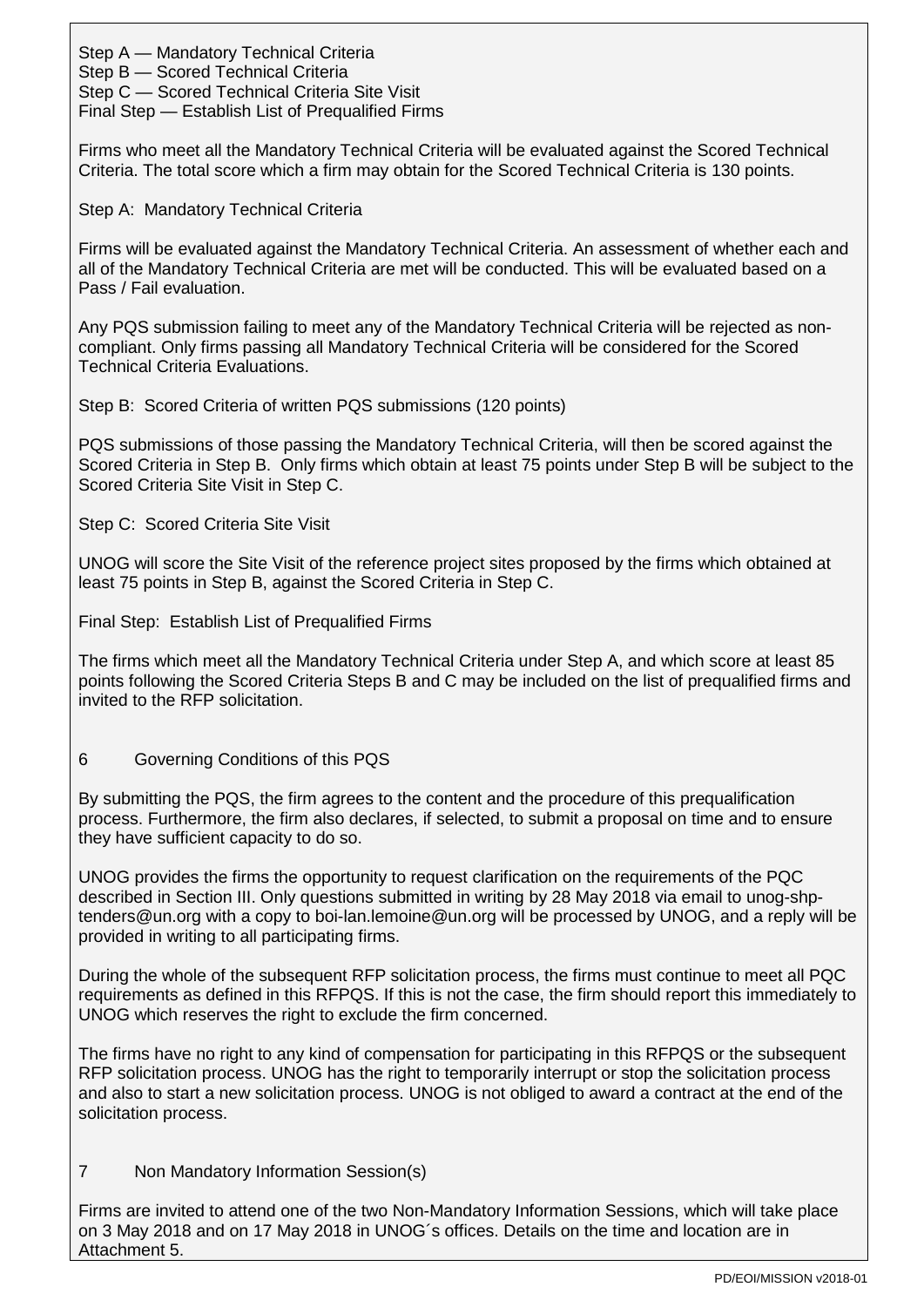The Non-Mandatory Information Session is intended to provide interested firms with the opportunity to receive a general presentation and non-binding information on this RFPQS and the subsequent RFP solicitation of the Strategic Heritage Plan Historical Building Renovation at the Palais des Nations in Geneva, Switzerland.

Firms who are interested to participate in one or both Non-Mandatory Information Sessions shall submit the Confirmation Letter by 30 April 2018 (for the session on 3 May 2018) and by 13 May 2018 (for the session on 17 May 2018) to unog-shp-tenders@un.org. See Attachment 5, Confirmation Letter for Participation in the Non Mandatory Information Session.

# 8 Optional On-Site Visit to the UNOG Premises

Firms may also request to undertake an Optional On-Site Visit to the UNOG Premises to familiarize themselves with the campus.

The Optional On-Site Visit to the UNOG Premises may be scheduled during week-days from 4 May 2018 until 18 June 2018, as long as three days' advance notice is given to the UNOG. Firms shall submit the Confirmation Letter to unog-shp-tenders@un.org. See Attachment 6, Confirmation Letter for Request for an Optional On-Site Visit to the UNOG Premises.

# SECTION III: PREQUALIFICATION CRITERIA ("PQC")

# Part A — Mandatory Criteria

#### Bankruptcy (PASS / FAIL)

The firm or any of its member(s), in case of a consortium, must not be involved in any bankruptcy proceedings, sequestration or any analogous situation arising from a similar procedure provided for in law.

2 Corruption or any other illegal activity. (PASS / FAIL)

The firm or any of its member(s) in case of a consortium must not be the subject of a judgment for fraud, corruption or any other illegal activity.

# 3 Contract Termination

The firm or any of its member(s), in case of a consortium shall set out, with all relevant details and justifications, where they have had their contract terminated as a result of their non-performance or default in the last five years or have been disqualified by any public agency from being awarded a contract. UNOG would determine, at its sole discretion, if any such termination or disqualification would permit the firm or its members to continue in the prequalification process.

# Bank Guarantee for Performance (PASS / FAIL)

The firm or any of its member(s), in case of a consortium, shall provide evidence to the satisfaction of UNOG that it is able to provide a Bank Guarantee for Performance amounting up to CHF 25 Million in the form of wording in Attachment 7.

# 5 Contract Language (PASS / FAIL)

The firm or any of its member(s), in case of a consortium, shall confirm that it has the capacity to provide key personnel who are fluent in written and spoken English for the project (project management and site team),

#### 6 Annual Turnover (Revenue) (PASS / FAIL)

The legal entity of the bidding group and/or firms (or firms in the case of a consortium) shall have an average annual turnover (revenue) of at least CHF 500 Million per annum in construction-related activities over the past three years. Audited/certified financial statements or tax returns for the past three years are to be provided.

If a consortium is bidding, the total average annual turnover of the consortium firms must be at least CHF 500 Million and each individual member must have a minimum average annual turnover that exceeds CHF 500 Million multiplied by their percentage stake in the consortium.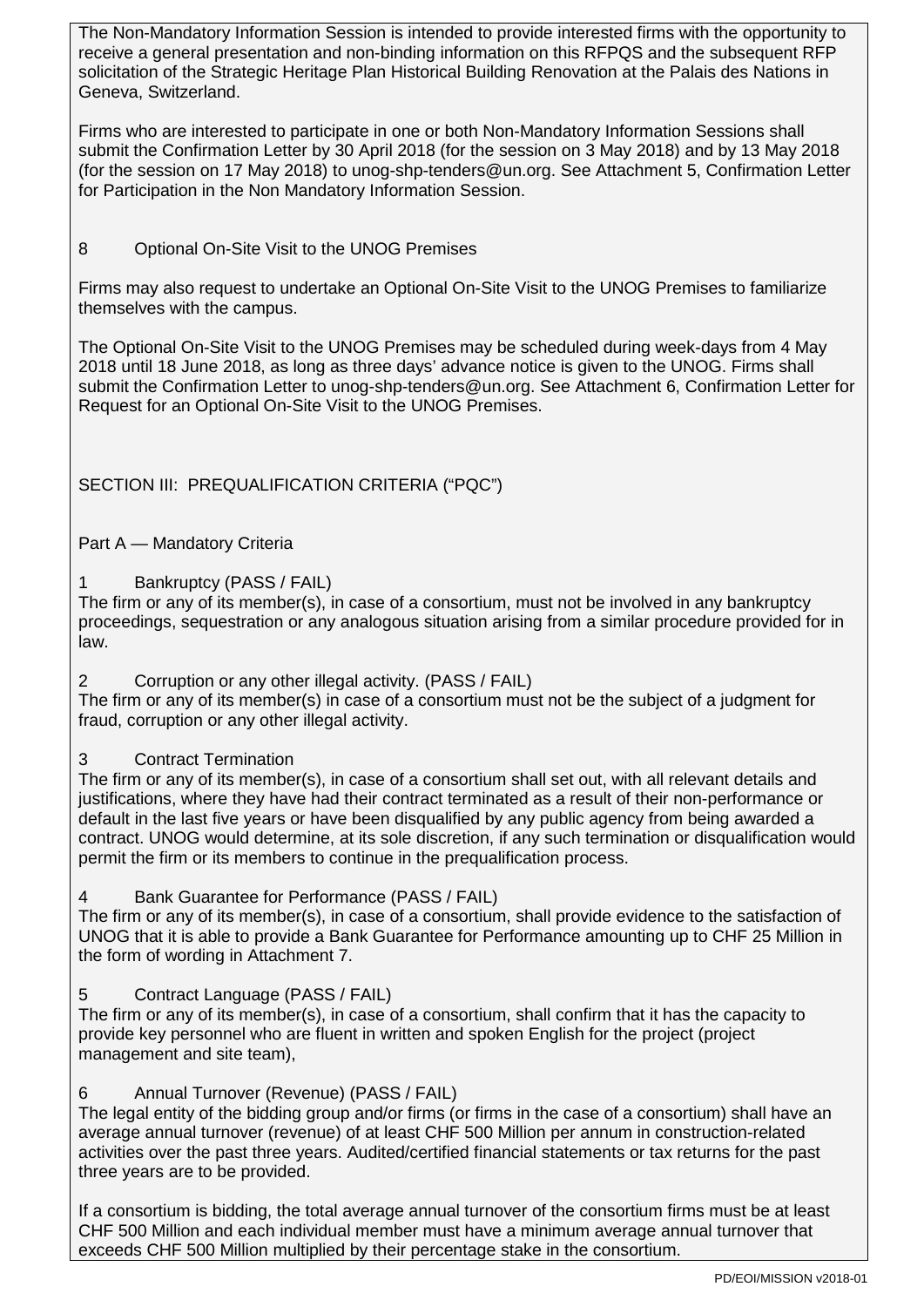#### **Registration UNGM**

The firm or any of its member(s), in case of a consortium, shall be registered, as a minimum, at the Basic Level in the United Nations Global Market ("UNGM") to be invited to the RFP solicitation. Firms which are prequalified and invited to the RFP are encouraged to complete this registration to Level 2 prior to the submission of their proposal for the RFP.

### 8 Exclusions for Conflict of Interest (PASS / FAIL)

Firms shall confirm that they do not have any potential conflict of interest. A list of names of UNOG's consultants involved in the preparation of the RFP and the firms that were involved in the preparation of the technical tender documents have been included in Attachment 8.

The use of any of the listed SHP consultants by a firm without prior written approval from UNOG shall be considered as a potential Conflict of Interest and shall be considered as grounds for disqualification during the prequalification process.

In addition, these consultants cannot be used by the selected prequalified shortlisted bidders as part of their proposed consultants or subcontractors for the contract in subsequent RFP solicitation.

#### 9 Relevant Experience (PASS / FAIL)

The firm shall provide information on projects they have recently completed, or which are in progress, that are relevant to this RFPQS (as specified below). In case of a consortium, the reference projects may relate to any of its members and it should be clearly stated to which member they belong.

Firms shall provide a description of each reference project on a separate document, with a maximum of two pages per project. In addition, they should provide a summary table for each capacity outlined below, indicating the breakdown of the area of intervention per project in square meters, the location and the year.

Firms shall use the template provided in Attachment 9. Additional references will not be considered.

The reference projects should demonstrate that the firm has sufficient experience as a General Contractor during the stated period of reference to address each of the following requirements:

Major renovation projects in the following area of operating public buildings (hospital, airport, railway station, convention center, or other relevant public building type) while operations are ongoing and the building remains open. The reference projects (maximum eight) should cover a floor area of at least 150.000m2, and should all be from the last 10 years.

ii Renovation of heritage or high profile buildings (museums, listed buildings or other historical or protected buildings). The reference projects (maximum four) should cover at least 30.000m2, and should all be from the last 10 years.

iii Renovation or construction of office buildings with high-end finishes of open office space with modular furniture, partitions, and contemporary data and power distribution system. (maximum eight) should cover a floor area of at least 150.000m2, and should all be from the last 10 years.

iv Renovation or construction of conference centers with high end audio visual systems and simultaneous interpretation system. The reference projects (maximum four) should cover a floor area of at least 5.000m2, and should all be from the last five years.

v Implementation of Building Information Management (BIM) of building construction or renovation projects. The reference projects (maximum four) should cover a floor area of at least 50.000m2, and should all be from the last five years.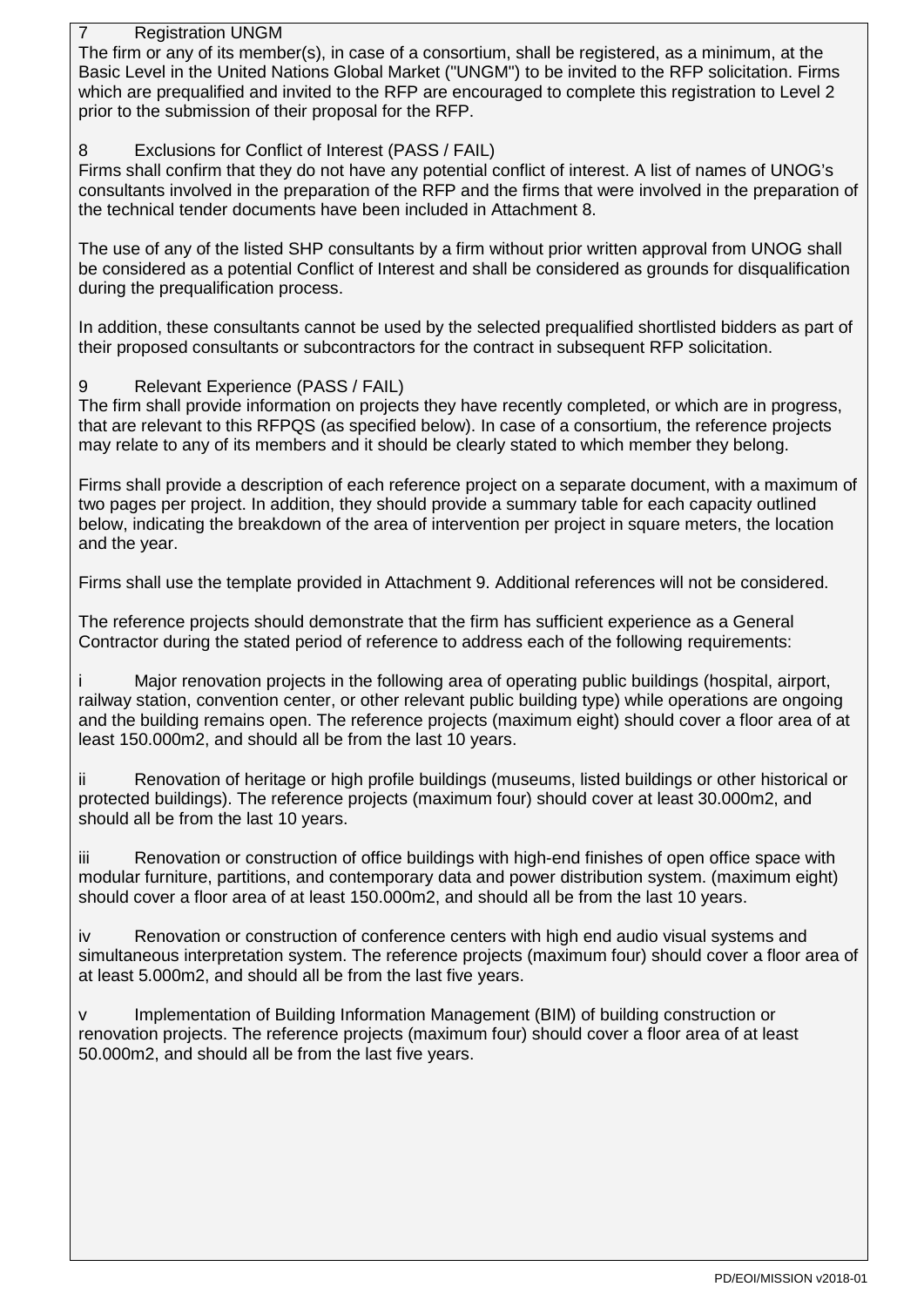Part B — Scored Written Criteria (120 points)

1 Document Format (5 points)

The overall organization of the PQS makes a statement about the professional ability of the firm submitting the PQS. A simple design with a header and footer is required. All pages shall be numbered and the document shall be submitted in a single searchable PDF. The footer should contain the page number and proposal title. Throughout the document there should be a consistent font, text size, alignment and numbering sequencing used. The proposal should be clear, concise and easy to understand. Reference documents and examples provided shall be clearly identified and numbered. When project references are used to respond to multiple questions, a reference shall be made to the name of the project and page where the example can be found.

# 2 Project Management. (20 points – maximum 10 pages)

The firm shall describe how they have structured, coordinated and managed renovation projects of a similar nature and complexity. Describe the firm's project management methodology including the type of documentation utilized by the firm, the coordination plan with the Employer and the type and frequency of meetings organized through the entire project. The firm shall also describe its approach to the mitigation of issues arising during the construction works so as to mitigate or obviate their impact on time, cost and quality of the finished product.

The firm shall describe how it has ensured that projects have been successfully completed, including the typical staffing structure, specialist resources utilized and staff experience levels. It shall also describe its methodology for the procurement and management of subcontractors throughout the various stages of the works.

3 Technical Installations, such as Mechanical, Engineering and Plumbing (MEP) Audio Visual, IT systems. (15 points: 10 for narrative and 1 point for each reference project, with a maximum of 5 – maximum four pages)

Technical Installations are an important component of this project. The firm shall describe how it has organized, coordinated and managed this element in renovation projects of a similar nature and complexity: e.g. how it ensured the quality and capacity of the specialized firms chosen as subcontractors / partners and the type of contractual relationships with those firms.

The firm shall also include up to five reference projects (completed in the last five years), where either a multiple language interpretation system or a broadcasting system was implemented and describe how the technical complexities of these installations were managed,

4 Health, Safety and Environmental Protection Matters. (10 points – max two pages)

The firm, or its lead member in the case of a consortium, shall provide evidence of its respective health, safety and environmental certifications obtained, if any, or internal policy in compliance with applicable regulations.

The firm shall describe how its health, safety and environmental policy has been applied to projects of a similar nature and complexity. The firm shall demonstrate its understanding of health, safety and environmental protection in Switzerland.

5 Quality Assurance. (10 points – max four pages)

The firm, or all of its members in case of a consortium, shall provide a quality management system certification (preferably ISO 9001:2008 or equivalent) which must be valid for at least 12 months from the date of the submission of the PQS.

The firm shall describe how its Quality Management system has been implemented, monitored, reviewed, and enforced during works on renovation projects of a similar nature and complexity. Include details such as offsite, onsite and independent Quality Control. Any construction management tools and techniques that have been successfully developed and applied such as lean construction, change tracking systems, mobile technology or any other tool utilized in managing projects of a similar nature and complexity should be described here.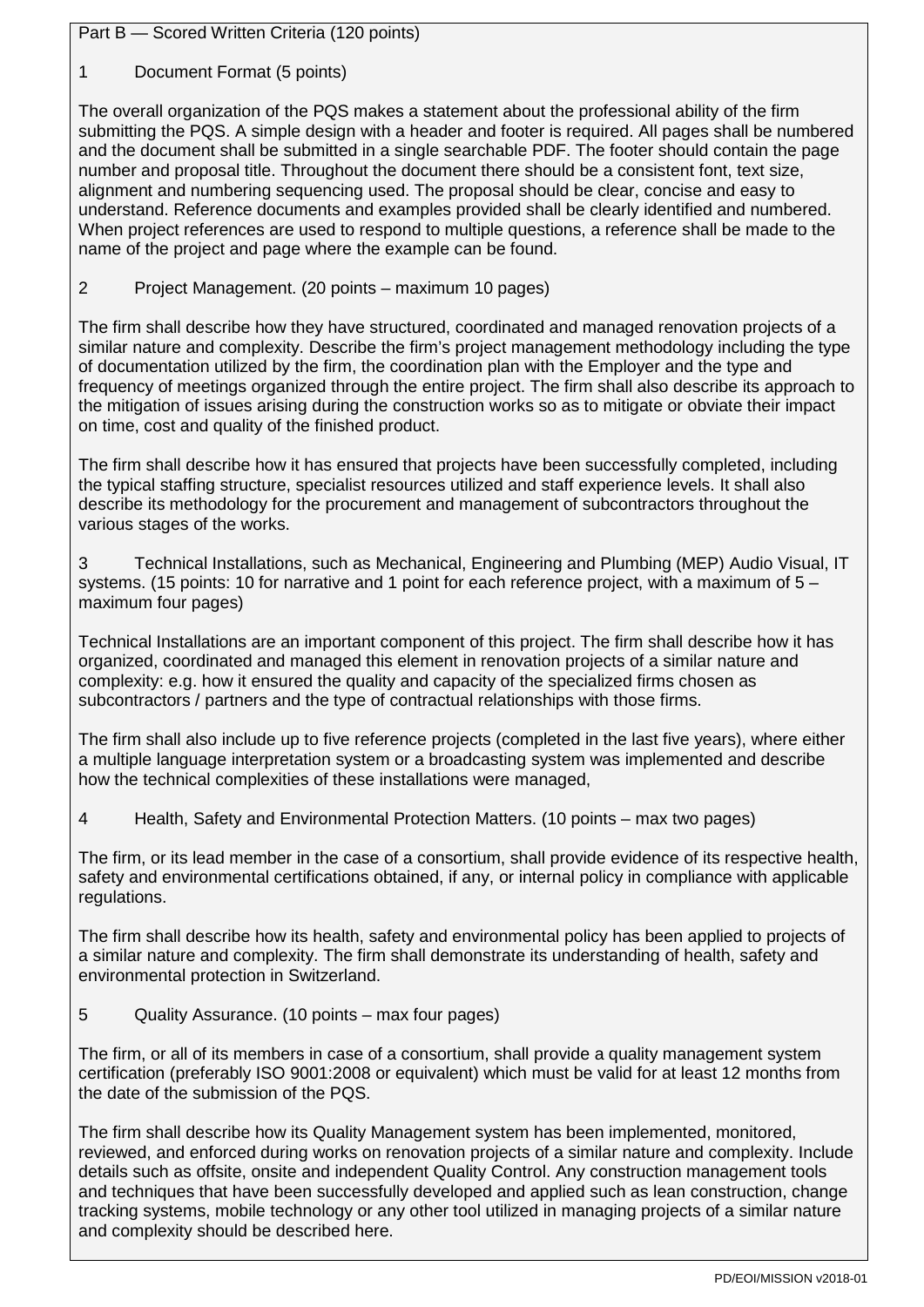6 Programme (10 points – max four pages)

The firm shall provide sufficient written information as to how it has ensured that the works have been completed on or ahead of schedule in renovation projects of a similar nature and complexity, including details of the key staffing positions responsible for the contract programme and planning activities for the various stages of the works that were deemed appropriate for successful completion.

Primavera P6 is utilized by SHP and shall be used by the Contractor as the principal scheduling software for this project.

7 Risk Management (10 points – two pages)

The firm shall describe the process through which risks are identified, managed, mitigated or avoided in renovation projects of a similar nature and complexity.

Based on its knowledge of projects of a similar nature and complexity, the firm shall present an example of a preliminary risk analysis (main 10 risks) describing the impact of each of the identified risks in relation to:

i Time

ii Cost

iii Quality

The Overall Preliminary Risk Analysis shall be completed in the form in Attachment 10.

8 BIM Management Plan (5 points: 3 points for narrative, and 1 point for each of up to two reference projects – max four pages)

The firm shall describe how the Building Information Model Management, including the incorporation of Contractor Design Portions, have been implemented, monitored, reviewed and enforced in its projects. It should provide and explain effective practices to enhance the use of BIM on the construction site and as a functional As-Built tool.

The Firm shall include up to two reference projects completed within the last five years where BIM was utilized in a renovation project covering a floor area of minimum 10.000m2.

9. Business Continuity (25 points: 20 points for narrative, 1 point for each of up to five reference projects – max eight pages)

The continuity of business activities is critical to the success of the SHP renovation project. Members of the public, visitors, staff and delegates attending conferences at the Palais des Nations will need to be able to do so with a minimum of disruption and without threat to their health and safety.

The firm shall describe how it has ensured Business Continuity of surrounding operational activities whilst undertaking works in renovation projects of a similar nature and complexity. Aspects such as safe circulation, health and safety of employer's staff, any security requirements, etc. shall be covered in this document.

The firm shall include up to five reference projects completed in the last 10 years in which either the number of staff/users was in excess of 2.000 or, where the site area was in excess of 50.000m2. and where Business Continuity was adequately addressed.

10. Heritage Management (10 points: 8 points for narrative and 1 point for each of up to two reference projects – max four pages)

The firm shall describe how Heritage Management (i.e. ensuring that all heritage objects and fixed heritage features were adequately protected and heritage issues managed during renovation works) have been implemented in its projects.

The firm shall present up to two reference projects completed within the last 10 years with a total floor area in excess of 20.000 m2 and where Heritage concerns were adequately addressed.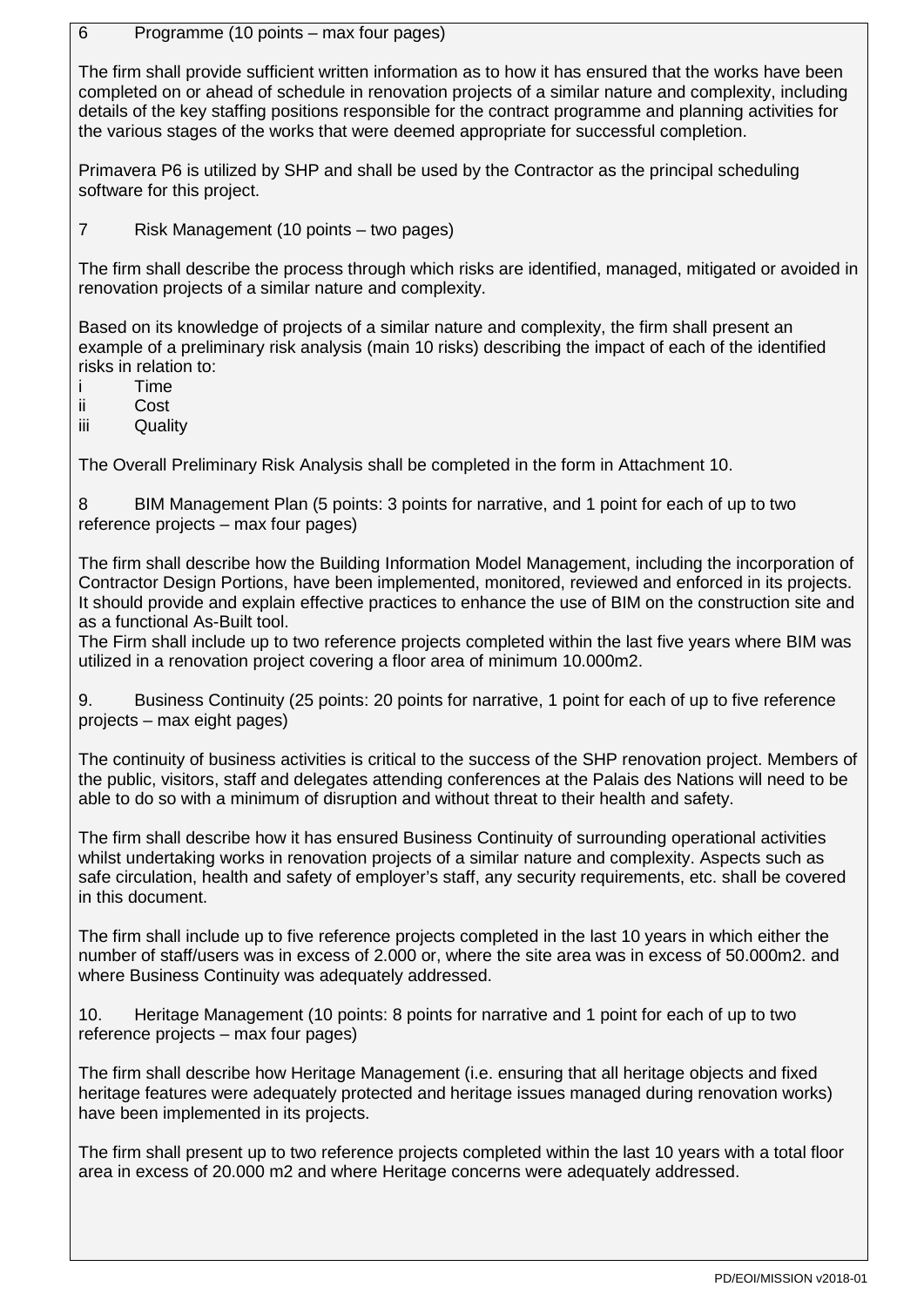Part C — Site Visit of Reference Project(s) (10 points)

11 Site Visit (10 points)

The firm shall present its ability to organize and manage works in renovation projects of a similar nature and complexity through a site visit to one of the reference projects presented in the PQS of its choice. This project should reflect a complexity similar to the Renovation of the Historical Buildings at UNOG, with at least one or more of the following key aspects addressed: business continuity in a live operating building environment; renovation of a major building; and / or renovation of a heritage building.

UNOG will determine which of the firms responding to the PQS it will request to organize a visit, pursuant to its assessment of the written presentations in Parts A and B. UNOG will pay for the travel of its personnel to the proposed reference project site. The duration of the visit, including reasonable travel time, is not expected to exceed one business day.

# SECTION IV: PQS SUBMISSION

The PQS must meet the following submission requirements:

1 Firms shall use Attachments 4, 9 and 10 to submit its Prequalification Submission by email to unog-shp-tenders@un.org by midnight (Geneva time) on 9 July 2018. Incomplete questionnaires shall not be accepted. Firms should not add any information other than what has been requested.

2 All questions must be answered completely and truthfully.

3 Any documents submitted in response of this RFPQS must be signed on each page by an authorized official (electronic signatures are accepted).

4 All annexes of the firm's PQS should clearly be identified and coded and related to the associated section of the Questionnaire.

5 All annexes, statements and other information of the firm's PQS shall be provided in the English language. Certificates of incorporation may be provided in their original language, but shall be accompanied by a translation into English by a certified translator.

# **SPECIFIC REQUIREMENTS / INFORMATION (IF ANY)**

UNOG reserves the right to verify all information submitted by the firms and to contact any references provided. The information submitted will be treated confidentially by UNOG.

UNOG should receive the Prequalification Submission by midnight (Geneva time) on 9 July 2018 from interested firms.

UNOG intends to complete the prequalification process by Autumn 2018 and to issue the RFP solicitation by the end of Autumn 2018.

The Renovation Construction Works are expected to be initiated on site by the selected vendor in June 2019 for an estimated duration of 40 months.

Interested vendors will have the opportunity on 3 May 2018 and on 17 May 2018 to participate in a nonmandatory information session. Vendors shall confirm their interest in the information session by sending Attachment 5 to [unog-shp-tenders@un.org](mailto:unog-shp-tenders@un.org) by 30 April 2018 (for the session on 3 May 2018) and by 13 May 2018 (for the session on 17 May 2018)

Interested vendors will have the opportunity to participate in an optional on-site visit to the premises during weekdays from 4 May until 18 June 2018. Vendors shall confirm their interest by sending Attachment 6 to unog-shp-tenders@un.org.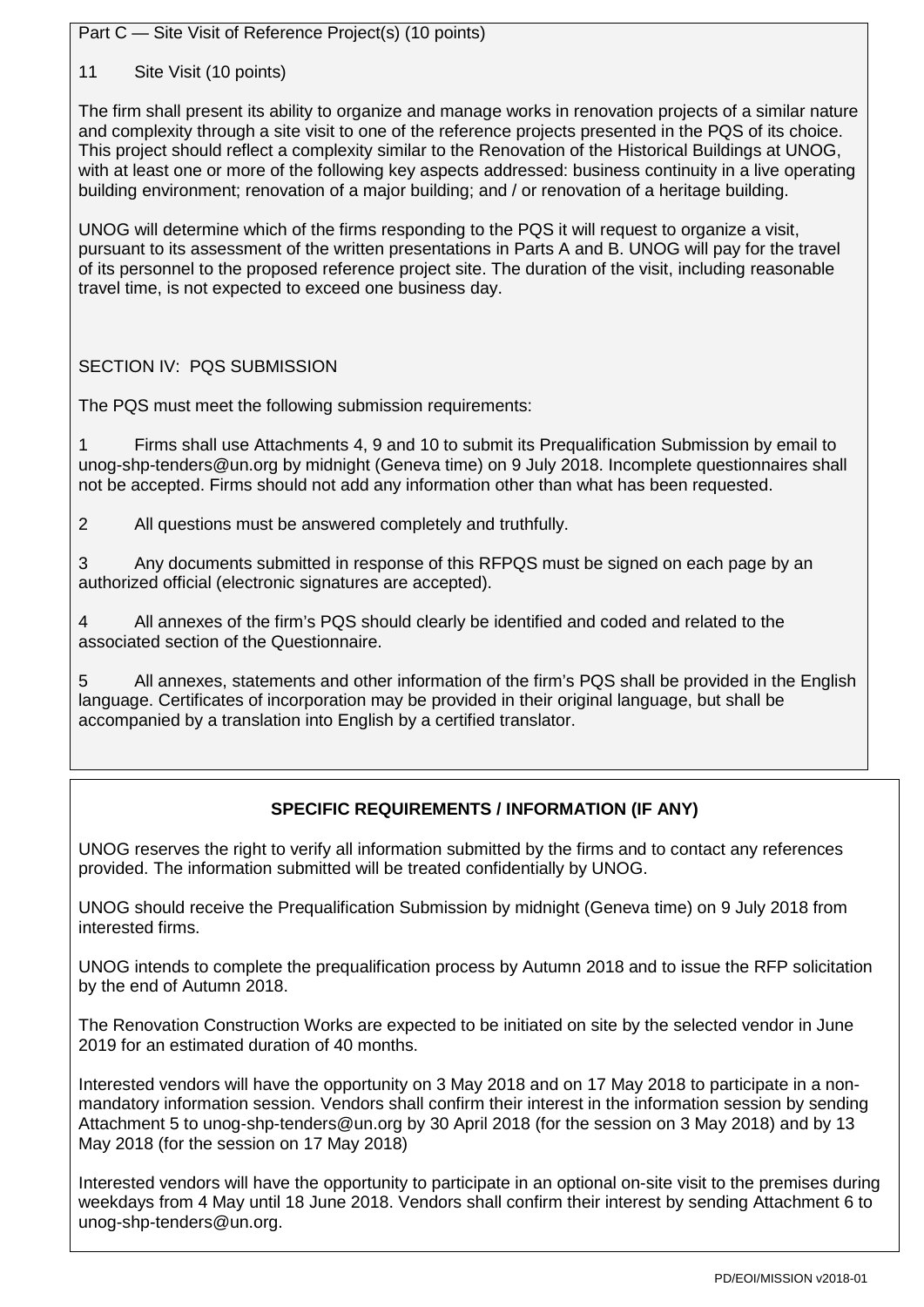Vendors interested in prequalifing for the upcoming subject solicitation shall complete and return the attached "Vendor Response Form" to unog-shp-tenders@un.org with a copy to procurement@un.org as early as possible, so that the progression of the prequalification can be organized effectively. UNOG would appreciate to receive this confirmation by 18 June 2018, if possible.

Please see responses to questions received by 5 June 2018 as Attachment 11.

#### **NOTE**

Information on tendering for the UN Procurement System is **available free of charge** at the following address:<https://www.ungm.org/Public/Notice>

Only the United Nations Global Marketplace (UNGM) has been authorized to collect a nominal fee from vendors that wish to receive automatically Procurement Notices or Requests for Expression of Interest. Vendors interested in this Tender Alert Service are invited to subscribe on [http://www.ungm.org](http://www.ungm.org/)

*Vendors interested in participating in the planned solicitation process should complete/submit the Vendor Response Form of this RFPQS either electronically (through the link available on the next page) or send it via e-mail to unog-shp-tenders@un.org before the closing date set forth above.*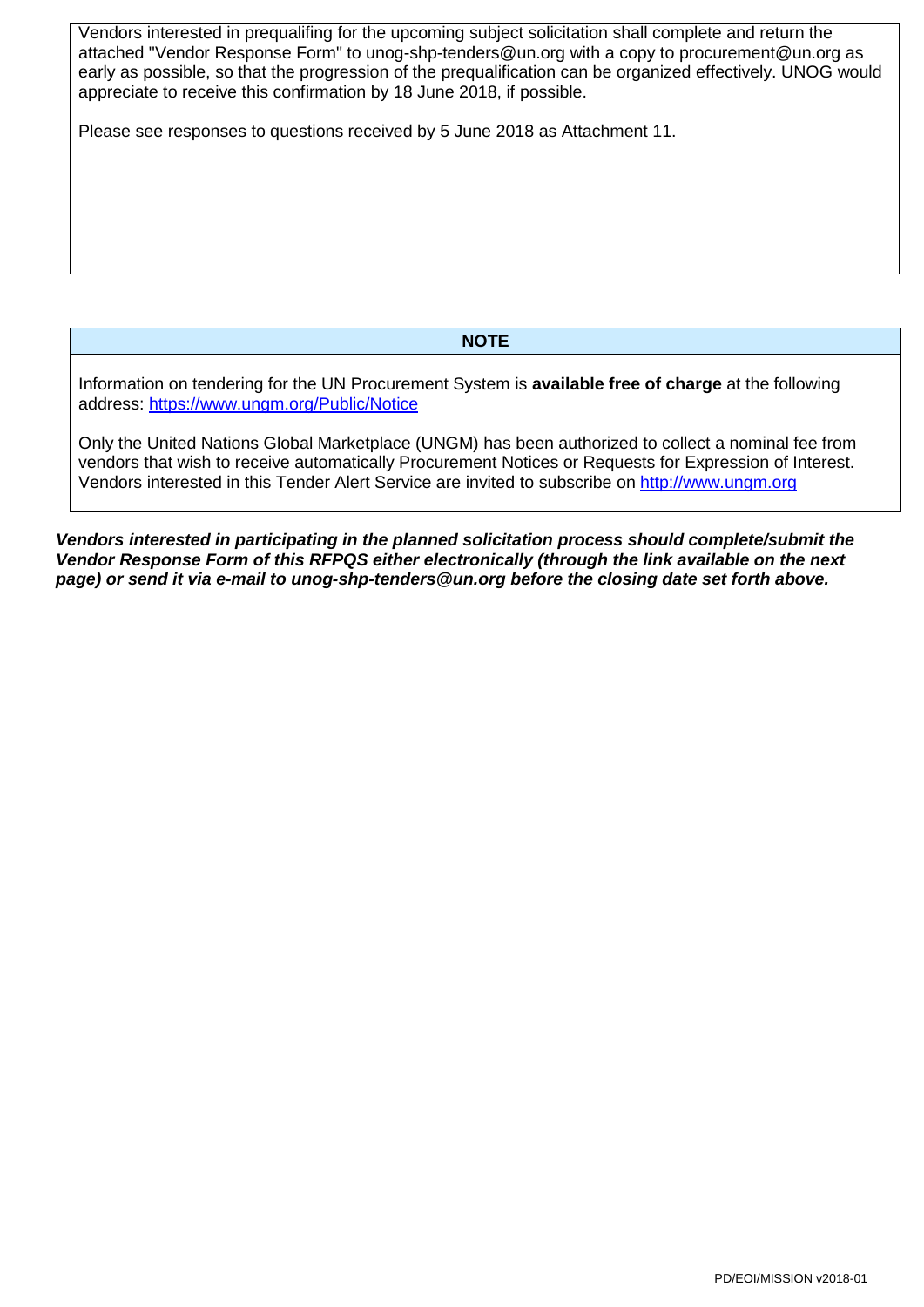# **VENDOR RESPONSE FORM**

**TO:** Boi-Lan Nguyen Barbillo **RFPQS**

**Number:**

Error! Reference source not found.

**Email:** [unog-shp-tenders@un.org](mailto:unog-shp-tenders@un.org)

**FAX:** Not applicable

**FROM:**

**SUBJECT:** Renovation of the Historical Building (Buildings A, B, C, D and S) at the Palais des Nations in Geneva, Switzerland

#### **NOTICE**

- Companies can only participate in solicitations of the UN Secretariat after completing their registration (free of charge) at the United Nations Global Marketplace [\(www.ungm.org\)](http://www.ungm.org/).
- As you express interest in the planned solicitation by submitting this response form, please verify that your company is registered under its **full legal** name on the United Nations Global Marketplace [\(www.ungm.org\)](http://www.ungm.org/) and that your application has been submitted to the UN Secretariat.
- We strongly recommend all companies to register at least at **Level 1** under the United Nations Secretariat prior to participating in any solicitations.

**PLEASE NOTE: You can express your interest to this RFPQS by filling out this form manually or electronically (recommended) at:** Procurement@un.org

*To be completed by the Vendor (All fields marked with an '\*' are mandatory)*

# **COMPANY INFORMATION**

| <b>UNGM Vendor ID Number*:</b>                     |        |
|----------------------------------------------------|--------|
| Legal Company Name (Not trade name or DBA name) *: |        |
| <b>Company Contact *:</b>                          |        |
| Address *:                                         |        |
| City $*$ :                                         | State: |
| Postal Code *:                                     |        |
| Country *:                                         |        |
| <b>Phone Number *:</b>                             |        |
| Fax Number *:                                      |        |
| <b>Email Address *:</b>                            |        |
| <b>Company Website:</b>                            |        |

We declare that our company fully meets the prerequisites A, B, C, D, E and F, for eligibility to register with the United Nations as outlined in the paragraph 1 of the RFPQS INSTRUCTIONS page.

Signature :\_\_\_\_\_\_\_\_\_\_\_\_\_\_\_\_\_\_\_\_\_\_\_\_\_\_\_\_\_ Date:\_\_\_\_\_\_\_\_\_\_\_\_\_\_\_\_\_\_\_

Name and Title

PD/EOI/MISSION v2018-01